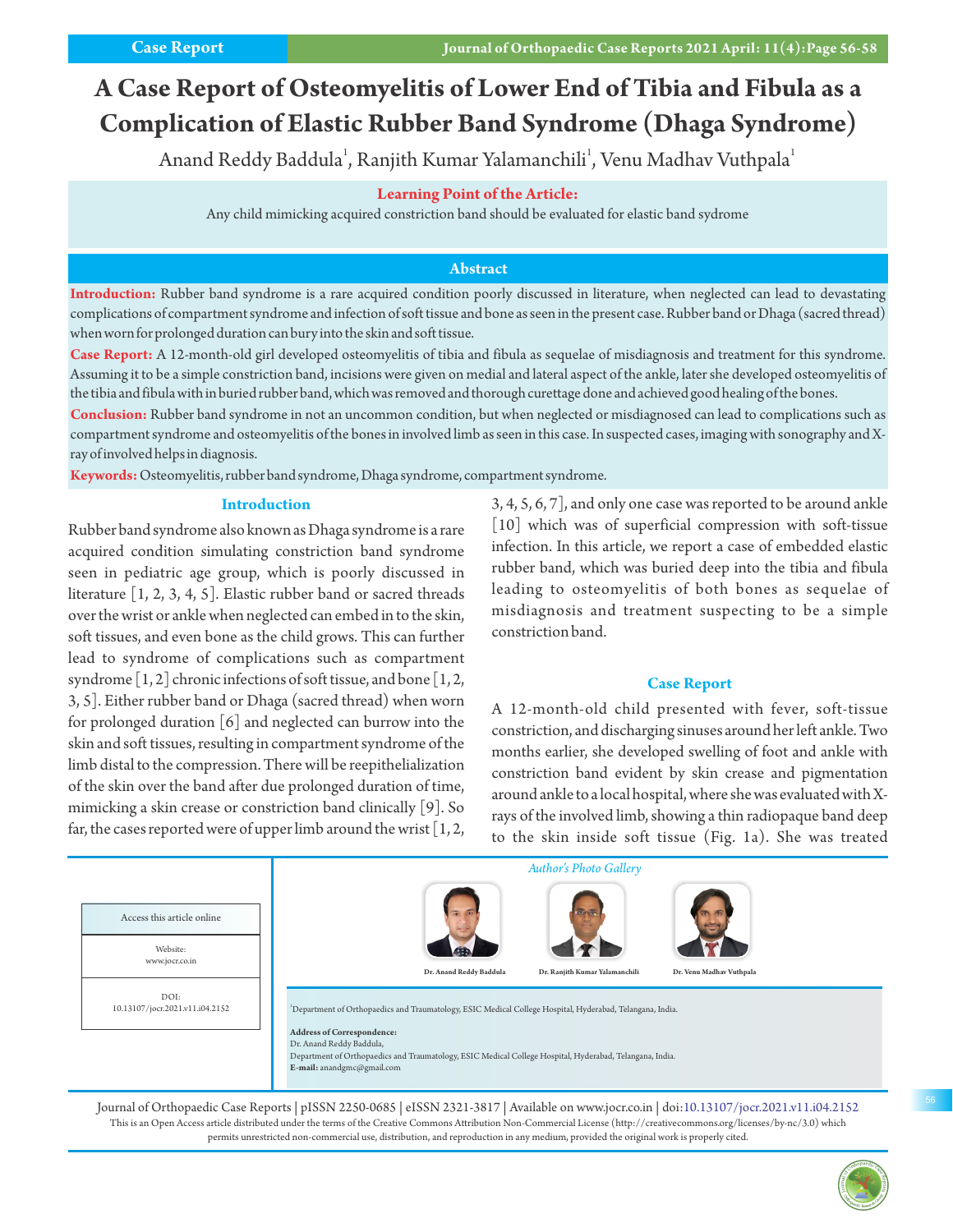

**Figure 1:** (a and b) Two months and 1 month X-rays before presentation showing a band deep to the soft tissue.



**Figure 2:** Clinical picture at the time of presentation with discharging sinuses.

conservatively with analgesics and rest, only with mild improvement in the symptoms. She presented again after 3 weeks with exacerbation of the symptoms, and then, X-ray showed the radio-opacity deep to the soft-tissues adjacent to the both bones of leg (Fig. 1b) for which she was intervened with two linear skin incisions over medial and lateral aspect, aiming to break the constriction band. Post-surgery, the child did not show any signs of improvement and developed discharging sinuses over the incision sites, for which the patient was referred to us. On examination, the limb showed crusts and pigmented skin crease, (Fig. 2) with intact neurovascular status, X-rays showed deep constriction of soft tissue, thick periosteal reaction over the lower end of tibia and fibula, lytic lesion with buried radio-opaque foreign body inside the lesion (Fig. 3). High-resolution ultrasonography along with color Doppler revealed circular band deeply in the soft tissues excavating the bone with neurovascular bundle spared underneath (Fig. 4). Exploration with medial and lateral approaches over the skin lesions was done and an elastic rubber band identified encircling the tibia and fibula. The band was cut and pulled out, pus along with infective granulation tissue noted over the tibia and fibula was scooped (Fig. 5) and sent for culture sensitivity along with thorough curettage of the lesions (Fig. 6). Postoperatively, limb was immobilized and wound was regularly inspected. Cultures yielded Escherichia coli (heavy growth), antibiotics according to sensitivity were given for 6 weeks and wound healed well (Fig. 7) with no signs of infection as evident by disappearance of periosteal reaction in follow-up  $X-rays (Fig. 7).$ 

# **Discussion**

This case highlights the importance of rare but devastating complication of rubber band syndrome, which when left untreated or misdiagnosed

can lead to osteomyelitis of the **Figure 3:** X-ray at the time of presentation  $\operatorname{involved}$  bones. Elastic rubber  $_\text{band and thick periodal reaction at the lower}$ bands over the extremities may be <sup>end of tibia and fibula.</sup> band and thick periosteal reaction at the lower

hidden underneath the sacred threads or anklets and are often not seen under the skin crease, especially in chubby babies and when these are neglected, result in prolonged compressive pressure of soft tissues that lead to swelling distally which again conceals the elastic band. As the baby grow, the band remains compressing the soft tissues and deeper structures. The consequale leads to cellulitis, compartment of limb distally, and osteomyelitis.

This syndrome was first described by Hogeboom in 1965 [10], since then only few cases were reported, most of them from Indian subcontinent as it is a part of the tradition to tie a sacred thread (Dhaga) around the limb in children, which when left for prolonged duration may cause the complications of compartment syndrome or osteomyelitis as in this case, leading to mutilated limb.

It is reinstated that parents should be discouraged from using such bands and threads around the limbs of the children and every case presenting with symptoms of compartment syndrome of the hand or foot should raise the suspicion and evaluated with X-rays and ultrasound to detect the constricting band. Early and timely intervention would save the limb form grave complications.

### **Conclusion**

This case is reported due to its rarity and associated devastating complications. If left untreated or misdiagnosed, the child may land up with mutilated limb. Hence, it is necessary to emphasize



the band (arrow).

**Figure 5:**Intraoperative picture showing a rubber band deep inside the tissue.